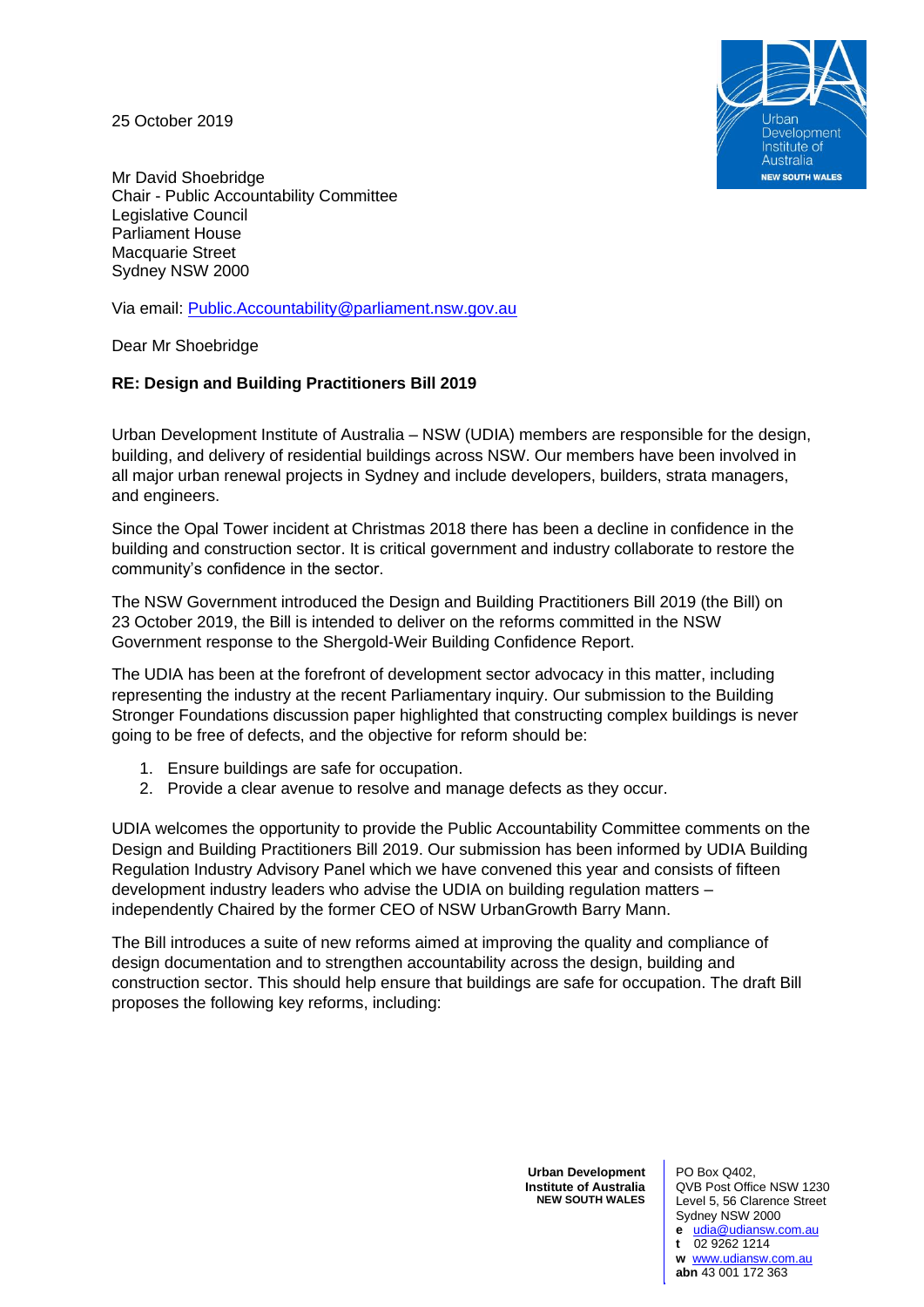- Introducing the concept of 'regulated designs', which include designs for a building element and performance solutions for prescribed classes of building work or a building element;
- Requiring that design practitioners who prepare regulated designs issue a compliance declaration to declare that the designs comply with the Building Code of Australia;
- Requiring that building practitioners obtain, rely upon and build in accordance with declared designs, and issue a compliance declaration to declare they have complied with the Building Code of Australia;
- Requiring that any variations to declared designs are re-prepared and declared by a design practitioner if they are in a building element or performance solution, or in any other case, documented by the building practitioner;
- Introducing the optional role of a 'principal design practitioner';
- Requiring any design, principal design or building practitioner who intends on making a compliance declaration to be registered under a new registration scheme set out under the draft Bill; and
- Clarifying the common law to ensure that a duty of care is owed for construction work to certain categories of 'owner'.

UDIA does not have any in-principle objections to the intent nor the broad objectives to the Bill. Our submission is underpinned by three themes that are relevant across all Parts of the proposed Bill:

- 1. Accountability must be at the centre of the reforms
- 2. The reforms must integrate with the existing legislation
- 3. The regulations must be released for a more informed discussion about the Bill.

### Accountability must be at the centre for the reforms

UDIA has long identified a lack of accountability as the core issue in building regulation in NSW. This is characterised by the lack of accountability for the certificates which are relied upon by building certifiers. UDIA has long advocated for a chain of responsibility for these certificates and this Bill must help create the chain of responsibility. The chain of responsibility must extend to suppliers, sub-contractors and specialist installers who are best placed to certify their work is in accordance with the standards and whose certifications are relied upon by the registered practitioners.

#### The Reforms must integrate with existing legislation

UDIA is concerned about the possibility of two regimes for the regulation of buildings. There is the existing regime through Part 6 of the Environmental Planning and Assessment Act where consents require compliance with the Building Code of Australia, which is enforced by the certification process.

The Bill establishes a new regime that has the same objective of compliance with the Building Code of Australia and provides a greater layer of regulation.

It is critical that both schemes speak to each other clearly, particularly as the regulatory authorities are different for each scheme; local Councils for the former and the Department of Customer Service for the latter.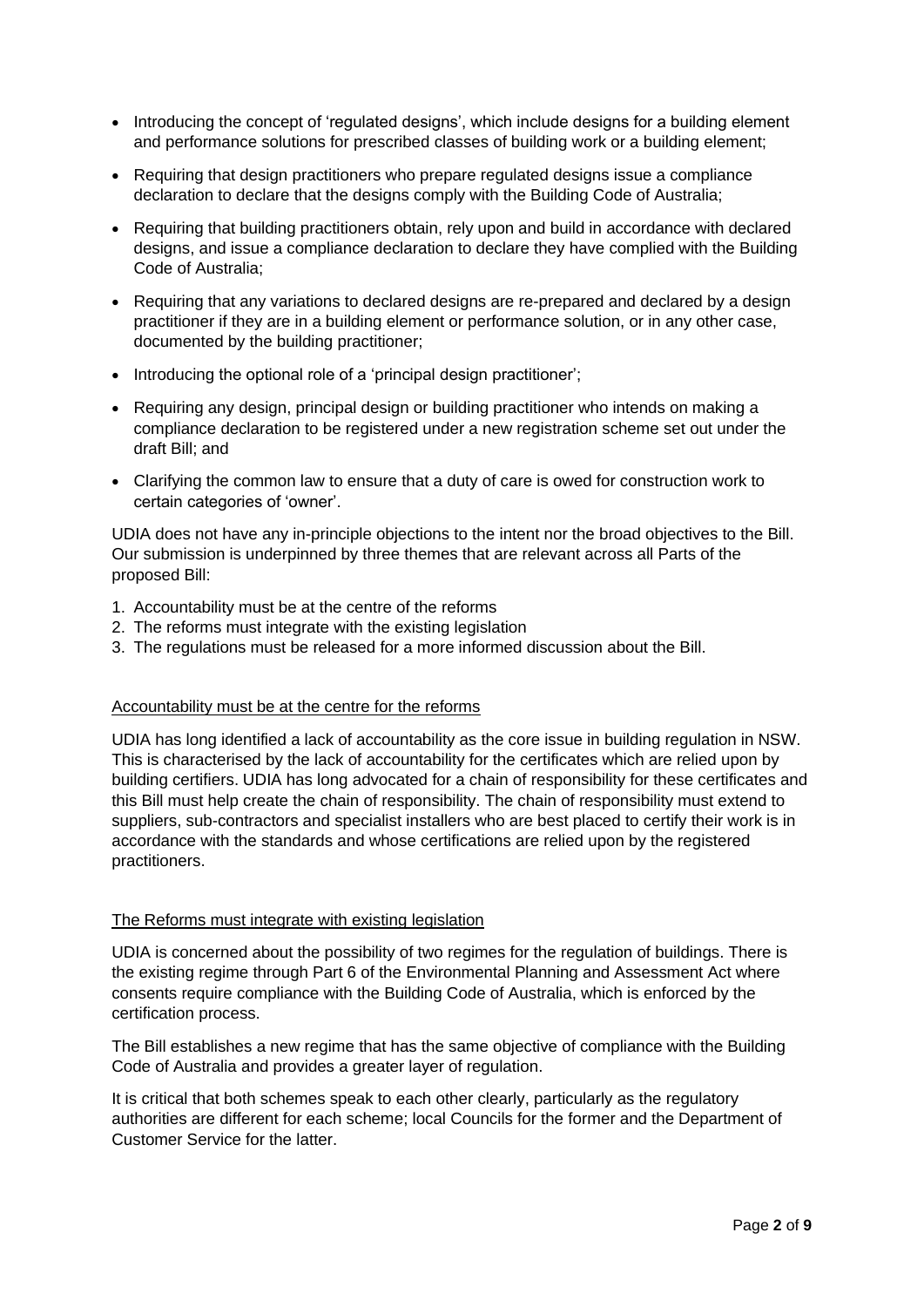#### Regulations will improve ongoing discussion

It has been challenging for UDIA to make comments about some of the specifics of the Bill, because a substantial amount has been left to the Regulation, which we understand will be released next year. We believe draft Regulations will help inform debate in the Parliament.

If the Regulations are not released, then UDIA requests adequate consultation on the Regulations prior to the commencement of the Bill.

#### Commentary in relation to specific sections

In addition to the overarching comments made above, UDIA has specific concerns in relation to the following parts of the Bill:

- Part 1 Preliminary
- Part 2 Regulated Designs and Building Work
- Part 3 Duty of Care
- Part 5 Disciplinary action against practitioners
- Part 7 Enforcement
- Schedule 1 Savings, transitional and other provisions

UDIA does not have specific comments in relation to Part 4 except that we recognise that there will be the need for registration of practitioners. Where possible we recommend that this leverages existing schemes.

Part 6 relates to investigations, UDIA notes that there needs to be a strong disciplinary regime underpinned by investigatory power to restore trust in the community. The initial focus of the disciplinary regime must be on ensuring compliance through education, as the industry adjusts to the new environment.

#### **Part 1 – Preliminary**

UDIA notes that much of this section relies upon the Regulations, therefore we are limited in the comments that we can make; however, we hope that our comments will also help guide the development of the Regulations.

#### Section 4 – Building work

The Regulations will prescribe the class of building to which the Act applies. UDIA welcomes the announcement the scheme will initially be limited to Class 2 buildings.

The crisis in confidence that the community has been feeling in relation to building quality has also been limited to Class 2 buildings, therefore it is likely this response has been designed for this building type.

Government, commercial and industrial buildings usually involve more sophisticated owners and tenants, who are better able to represent their interests in the legal system, so require fewer consumer protections.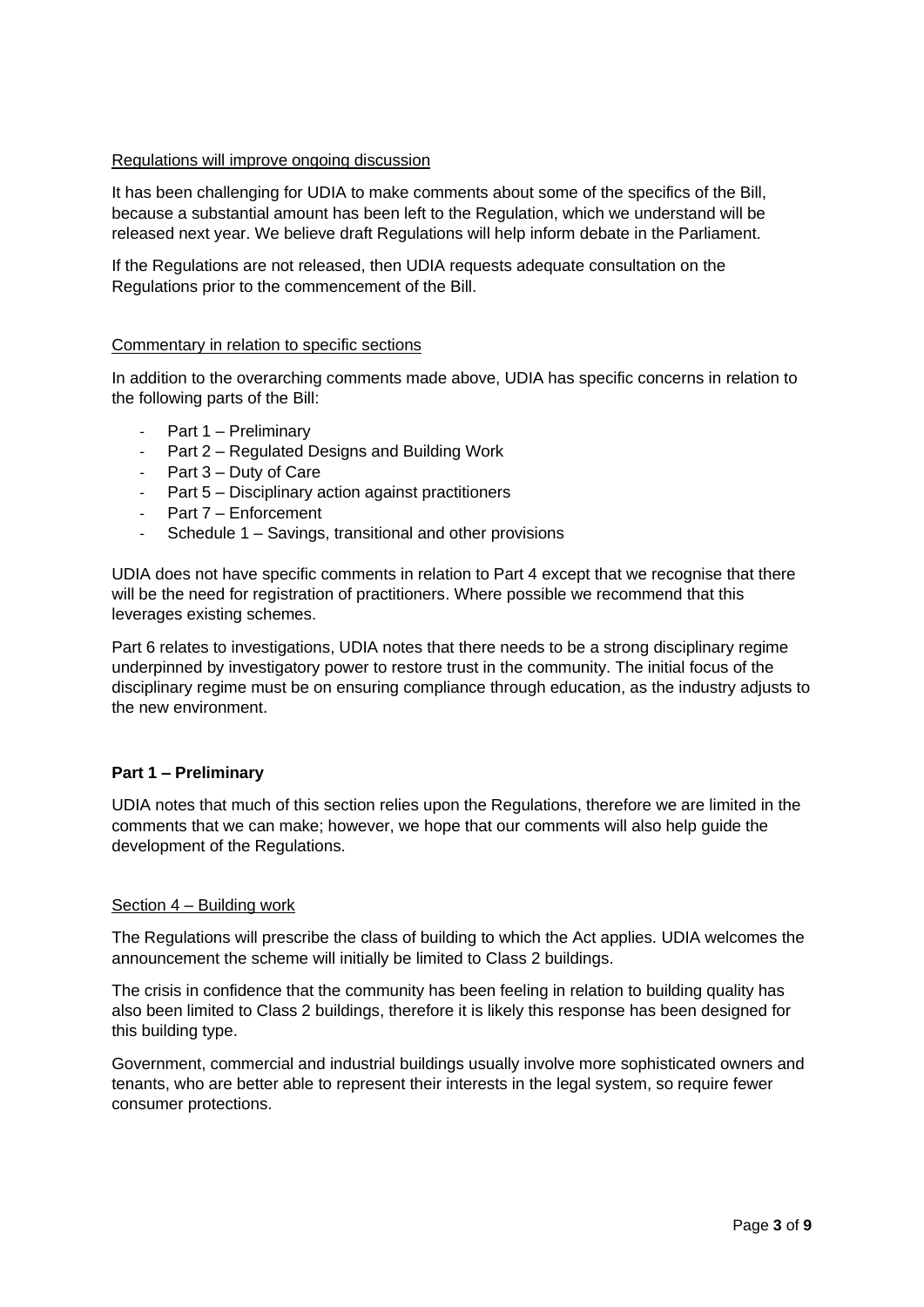Class 1 buildings and homes are much simpler, so do not require the design certification process that is envisaged in this Act. It is also possible that many homeowners might be inappropriately captured through these provisions.

### Section 7 – Building practitioners

This section defines the building practitioner as the principal contractor for the project where multiple people undertake building work. UDIA believes the legislation should ensure subcontractors have the same obligations as Building Practitioners under the Legislation.

A lack of accountability has been a core challenge in the existing building regulatory regime, particularly through subcontractors on whom builders, developers, and certifiers rely to issue certificates through the current system, without accountability. The new regime must extend accountability to subcontractors particularly in building elements where defects commonly occur.

# **Part 2 – Regulated Designs and Building Work**

UDIA recognises the accountability this Part of the Bill establishes; however, UDIA seeks further understanding as to how this relates to the building provisions in Part 6 of the Environmental Planning and Assessment Act.

### Section 9 – Compliance declarations by registered design practitioners

This section describes "the design is in a form suitable for use by that person or another person in connection with building work".

UDIA will be seeking greater clarity as to what this means, and believes worked examples will assist in the transitional process

# Section 11 – Registered design practitioners to be indemnified

Registered practitioners are required to be adequately insured. UDIA supports this, we note there is likely to be a common insurer across building and design practitioners, which might add costs in the short-term. UDIA is hopeful that the insurance market will have confidence in the regulatory regime and provide a degree of self-regulation to improve accountability and standards through offering differing premiums based on designer's track record.

UDIA is hopeful that the Regulations will provide further clarity as to the definition of adequately insured. It is critical that a professional indemnity insurance product that can meet those requirements exists for the scheme to successfully operate.

# Section 12 – Compliance declarations by registered design practitioners

The role of the Principal Design Practitioner is unclear. It seems the role is primarily collecting design certificates and auditing compliance; therefore, this role could be carried out by the Certifier, in which case the process could be run in parallel to the building certificate process. In a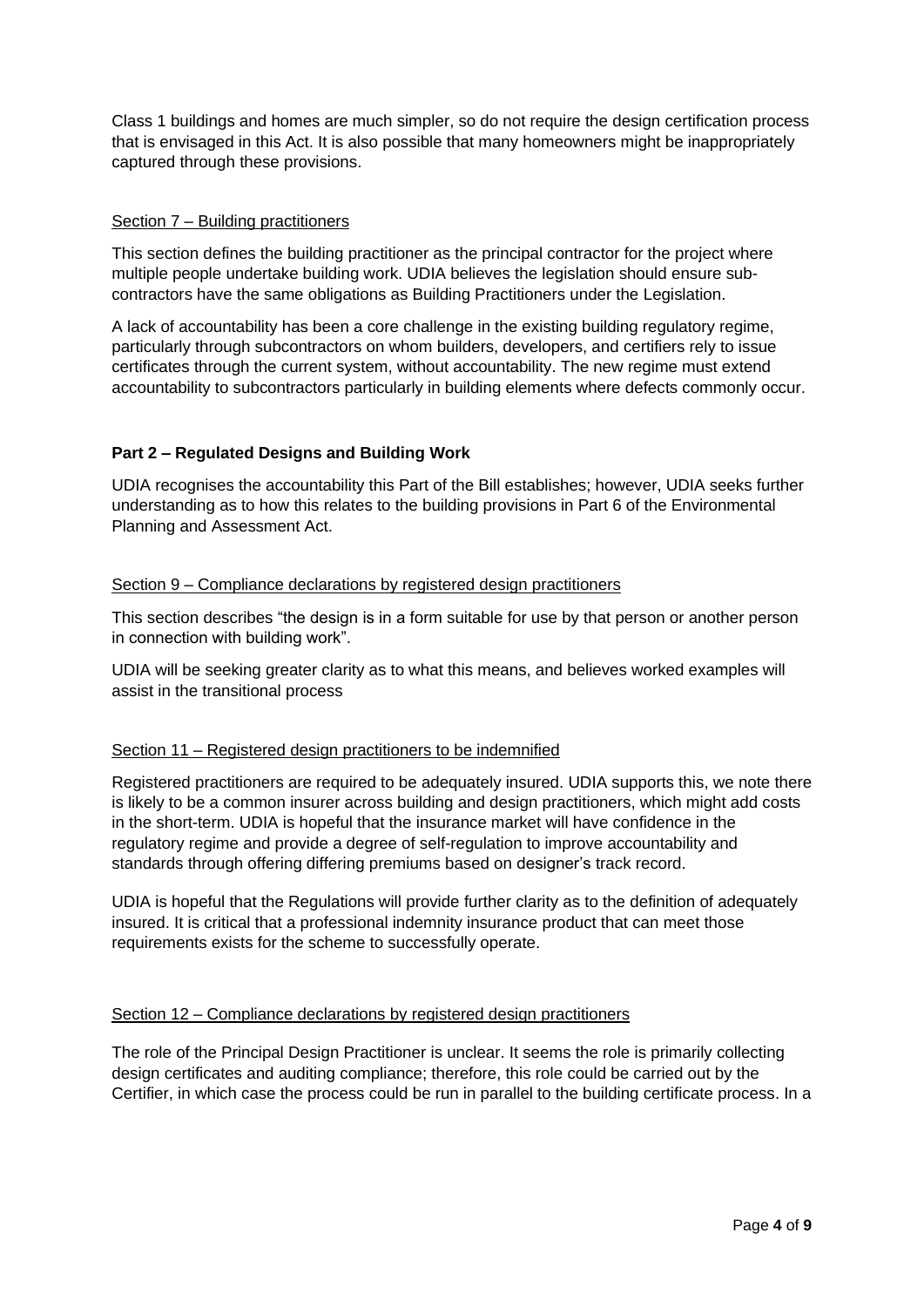residential building context, it may be intended for the Principal Design Practitioner to be the architect, however, this would not necessarily be applicable for other classes of building.

## Section 15 – Notice of application for occupation certificate

UDIA supports the requirement that a building practitioner must provide a compliance certificate prior to an occupation certificate being issued. We would question the need for a notice to be provided on application. It might be reasonable to assume that the certifier would require the compliance declaration as part of their certification process, so they should have received notice in a reasonable period prior to issuing an occupation certificate.

### Section 16 – Compliance declarations by registered building practitioners

This requirement provides certifiers with a much-needed chain of responsibility, which UDIA has long advocated for as a mechanism to provide greater accountability.

However, true accountability can only be achieved if its clarified that a building practitioner includes subcontractors, suppliers and specialist installers, that currently provide certificates relied upon by a certifier, and who have greater expertise to certify that their work has been completed in accordance with the relevant standards. UDIA believes this must be clarified in the Bill.

### Section 19 – Variations after building work commences

We recognise the importance of building practitioners following declared designs that are compliant with the Building Code of Australia. UDIA raised concerns during the consultation on the draft Bill that the variation process seemed complex. The Bill has introduced section 19, which seems to clarify the variations process, which we understand to mean:

- 1. Variations not related to prescribed building elements or performance solutions are to be documented in a manner to be prescribed by the Regulations.
- 2. New regulated building elements or performance solutions or variations to existing building elements or performance solutions require design verification.

We are in the process of consulting with our members; however, we believe this is a step in the right direction in managing risks.

UDIA is concerned about the requirement that a building practitioner must take all reasonable steps to check that a principal compliance declaration is obtained for varied designs, if there has already been a design compliance declaration. Our understanding is that the principal design practitioner coordinates a range of other practitioners, so the principal design practitioner may not necessarily be qualified to provide a compliance declaration about a variation.

#### Section 17 – Compliance with requirements for design

UDIA understands this section to broadly consider that the building practitioner is to follow the design that is in 'final form', and that any variation of the design must be approved by a registered design practitioner. This design practitioner does not need to be the initial design practitioner who prepared the initial design. This might reduce flexibility as it is likely making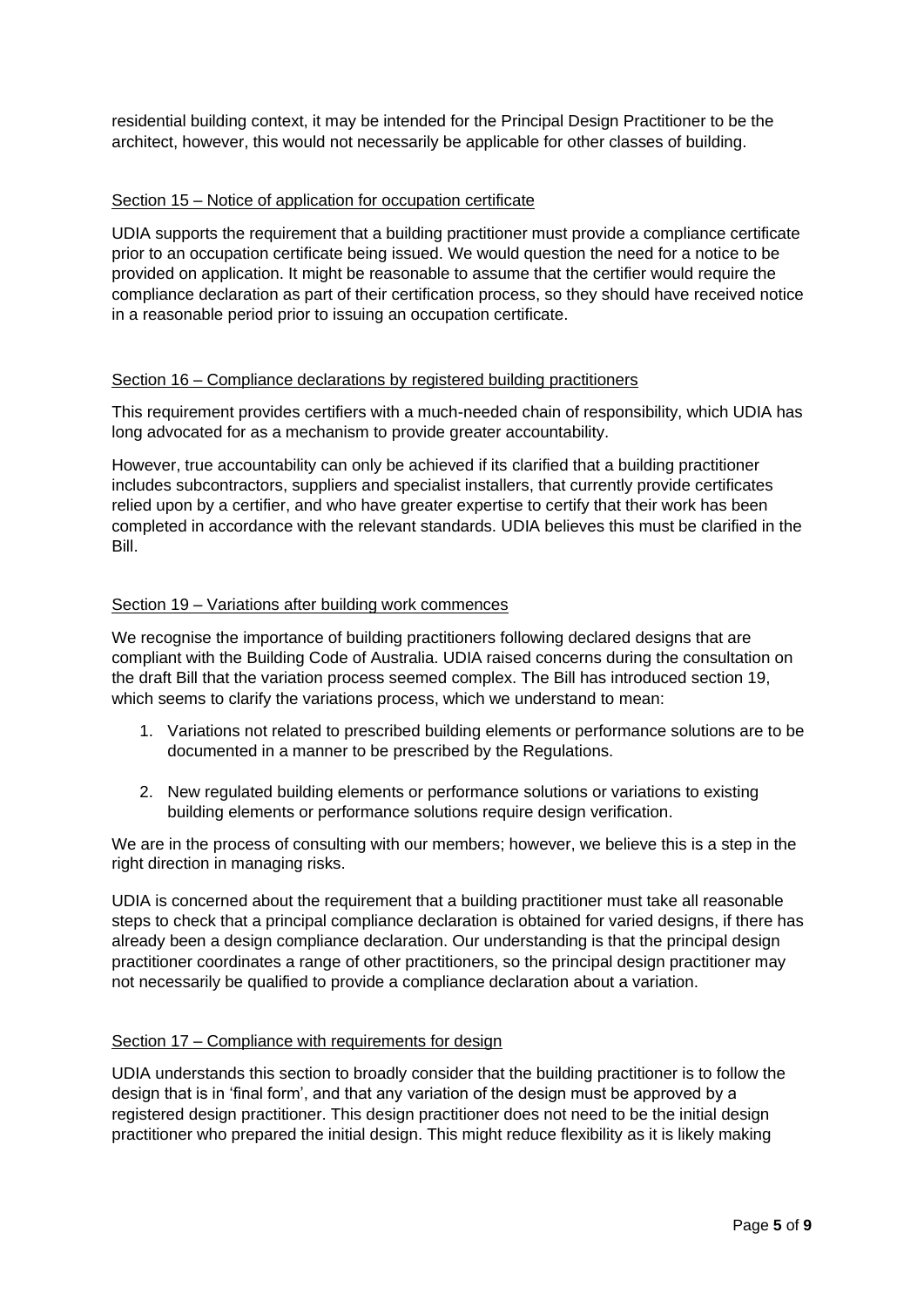changes in design will become more expensive. The Legislation or Regulation must clarify if a design practitioner is required to sign-off on any change to a design, because it would be impractical for a design practitioner to review all changes made during the construction process. However, we recognise there are some critical components that may require review, and would be pleased to discuss through further consultation.

In this section, the phrase "reasonable steps" is unclear, and requires further consideration in the Regulations.

#### Section 22 – Requirements for compliance declarations before issue of building certificates

This section flags that the Regulations may prohibit the issue of a complying development certificate or a certificate under Part 6 of the EP&A Act unless a compliance declaration or final regulated designs have been provided to the issuer of the certificate.

The industry regularly uses partial construction certificates because some designs may not have been finalised prior to construction, and it is not always feasible to design all elements of a building prior to construction, this does not mean that the construction is unsafe or building is likely to be unsafe.

UDIA seeks clarification that the draft Bill and Regulations would not limit the ability for staged certification under Part 6 of the EP&A Act.

#### **Part 3 – Duty of Care**

The Bill proposes to introduce a statutory duty of care with the intention of assisting homeowners seeking compensation if a building practitioner has been negligent. The intent seems to be to ensure suppliers, subcontractors, specialist installers have a responsibility to exercise reasonable care to avoid defects which result in economic loss.

UDIA acknowledges there have been challenges for some owners to resolve defects, and there have been issues with accountability across the certification and building process, with generally only the developer, architect, builder, and certifier as holding accountabilities. Further we understand the current common law position, established in *Brookfield Multiplex v Owners Corporation Strata Plan 61288 (2014) 524 CLR 185* is that building contractors owe a duty of care to avoid pure economic loss to initial owners, but not to successors in title. We assume the Bill is intended to expand the existing duty of care to future owners only.

UDIA welcomes the Minister clarifying there will be strict time limits on the commencement of professional negligence claims.

UDIA raised concerns in the formal submission stage that it might lead to reduced accountability, by creating proportionate liability, where everyone is partially liable throughout the chain of developer, principal contractor (builder), and subcontractors.

This might create a more complex process of assigning liability, because it seems the onus will be on other design and building practitioners to make submissions for the duty of care to be applied to the accountable party. This would be further complicated with the possibility of a common insurer across all parties which would lead to high and potentially unsustainable premiums.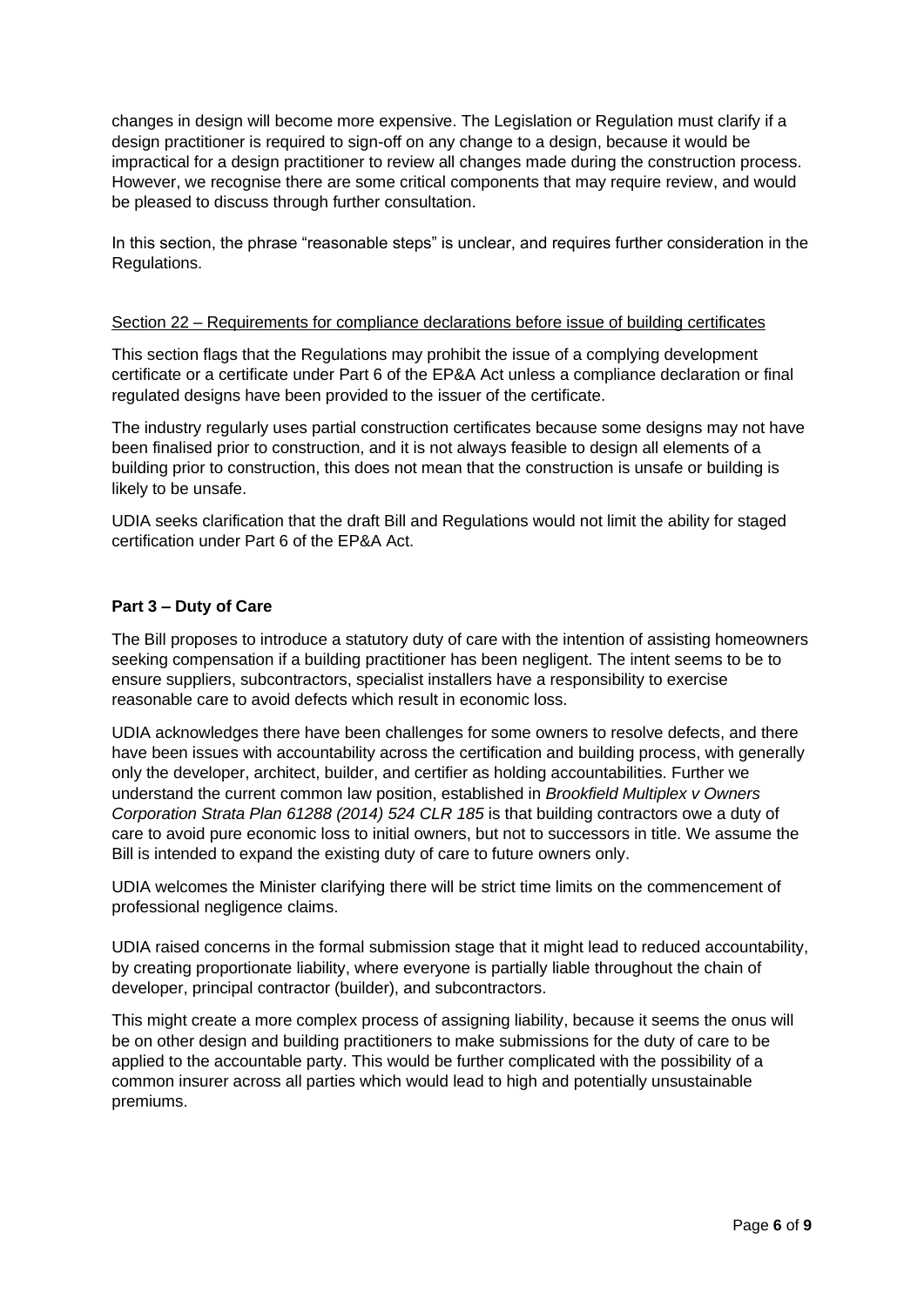### **Part 4 – Disciplinary action against practitioners**

UDIA notes that there needs to be a strong disciplinary regime to restore trust in the community. The initial focus of the disciplinary regime must be on ensuring compliance through education, as the industry adjusts to the new environment.

### Grounds for taking disciplinary action

UDIA believes the grounds for taking disciplinary action in Section 56(d) is too broad, as it should not apply in relation to a breach of a contractual obligation. Our view is that there are other mechanisms to resolve contractual disputes. However, it is critical that disciplinary action occurs where a registered practitioner fails to comply with a statutory duty established under the new legislation.

### **Personal liability**

The Bill extends personal liability to each 'registered director' in relation to reporting, knowingly authorising, or permitting a contravention of the act. UDIA supports these provisions, noting that it is important to setting up robust processes that will help manage 'rogue' operators in the industry.

### **Part 7 – Enforcement**

UDIA understands the need for a strong enforcement process in this new regime because it will assist in restoring the community's confidence in the building sector.

The draft Bill enables the Secretary (of the Department of Customer Service) to issue a stop work order if the Secretary believes:

- The building work is, or is likely to be, carried out in contravention of the proposed Act; and
- the contravention could result in significant harm or loss to the public or occupiers or potential occupiers of the building to which the work relates or significant damage to property.

#### The Stop Work Order must be focussed on compliance

UDIA recognises that stop work orders exist as part of the current regulatory regime. Stopping work on a construction site is a very serious step, which can cause significant cost and time impacts on a project and should only be invoked as a remedy of last resort. Therefore, the best practice is that there is usually some level of consultation and engagement to seek to resolve issues without resorting to legislative mechanisms.

Under the proposed regime, the order might have immediate effect, and there is no requirement for advance consultation as to whether a stop work order should be issued or if compliance could be achieved through another mechanism.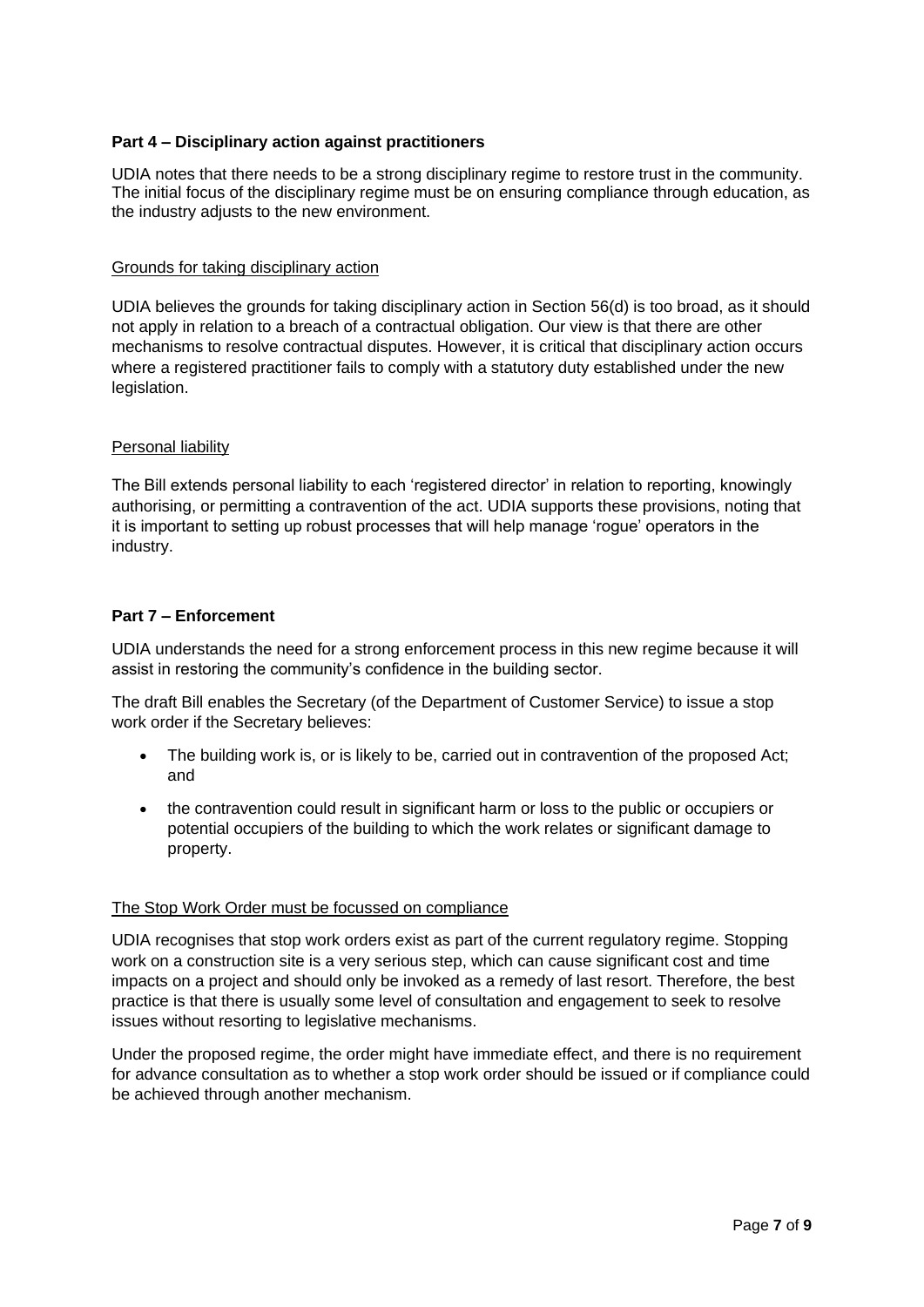The goal of the regulatory regime must be to ensure buildings are safe, secure and affordable, therefore, the aim of the stop work order is to ensure that works are compliant. Therefore, the Secretary should in the first instance raise the possibility of non-compliance with the building practitioner or owner to assist in ensuring compliance.

The NSW Government should provide clarifying regulations to resolve these issues, in addition the Department should prepare a practice note on the use of the stop work order.

### Stop Work order must focus on non-compliant elements

The stop work order must be specific as to which building work is 'stopped'. UDIA believes that if only one element of the building may be non-compliant, then only the non-compliant should stop, other building work should be able to continue. The regulations should clarify that a stop work order might not necessarily need to apply to an entire building site.

### Appeals

UDIA welcomes the appeal right and congratulates the Government for placing the appeal to a Stop Work Order with the Land and Environment Court.

The Land and Environment Court has considerable expertise and experience in dealing with stop work orders of this kind through its role as part of the building certificate legislative regime. Furthermore, the draft Bill proposes the Land and Environment Court as the authority who would issue injunctions for the enforcement of the legislation, which would make it reasonable to be the appeal authority for the stop work order. We believe this will help the regime interact with the existing legislative and regulatory framework, where the Land and Environment Court is the appeal authority for any stop work order.

# **Schedule 1 – Savings and Transitional Measures**

UDIA recognises there will be a substantial amount of work still to be completed to enable this scheme to operate fully.

UDIA recommends that there are appropriate savings and transitional measures that:

- 1. Provide time for the regulations to be consulted with industry and community through an iterative and collaborative process.
- 2. Provide enough time for registration regimes to be developed and consulted on with relevant industry bodies and practitioners once the regulations are completed.
- 3. Provide enough time for practitioners to secure appropriate registration under the new regime.

We envisage there might be a period in which there are dual systems. The new regime would then come into effect based on a development approval date that would be prescribed in the Regulations. There is merit in a final date being determined, when a construction certificate could be issued without the declarations envisaged in the proposed Bill.

Furthermore, any building that has already been issued with a construction certificate should not be required to proceed under the new regime.